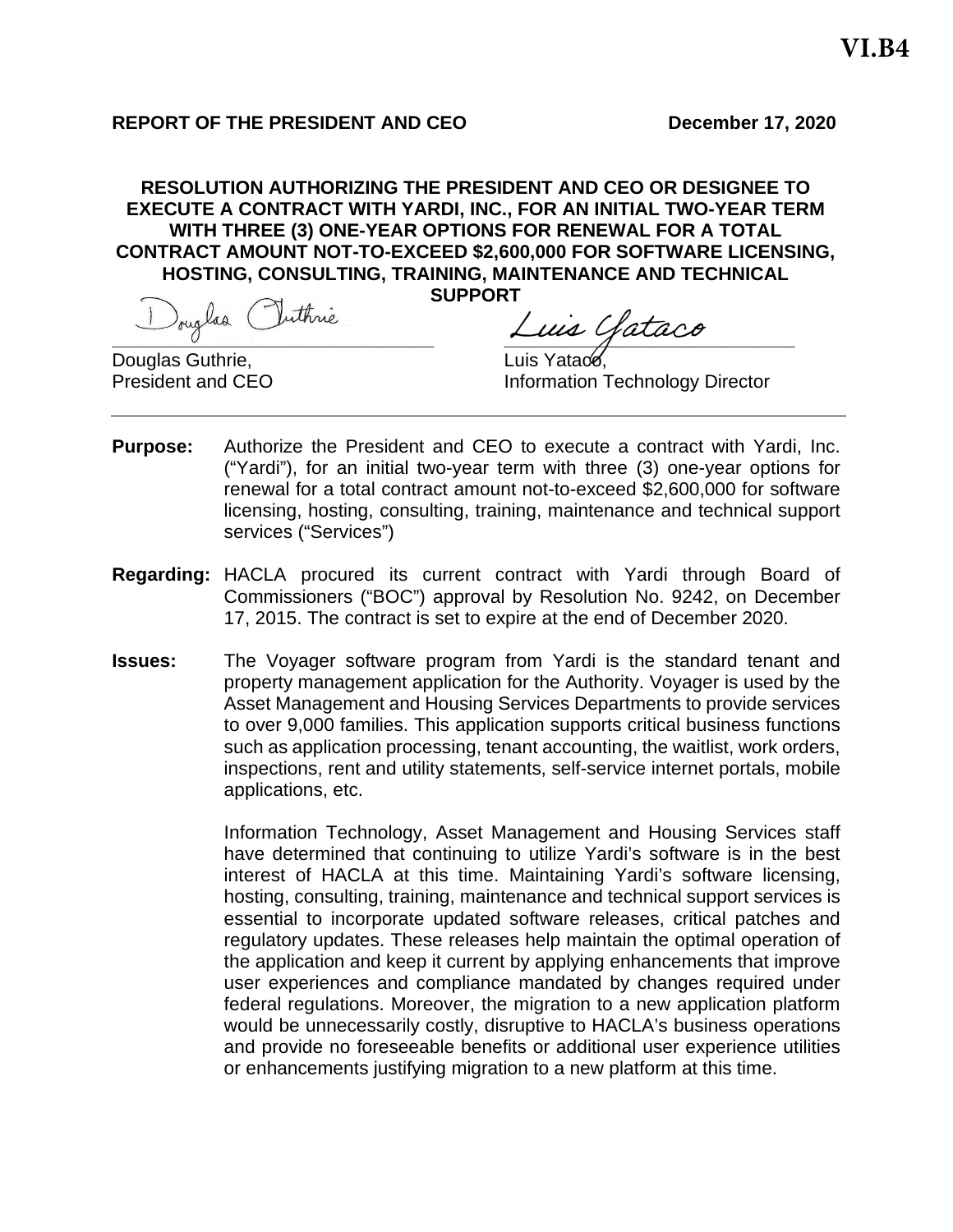During the last few years HACLA has benefited from the additional functionality that Yardi has offered in its platform. Online payment options, enhanced self-service portals and mobile apps have proven to be essential tools to address the need to enhance the client/tenant experience and gain operational efficiencies. In the coming years, and as part of Yardi's software development roadmap, HACLA looks to gain from releases which will include operational dashboards, business intelligence and workflows. These will facilitate operational improvements by increasing visibility into asset performance data and reduce the time to address operational performance issues. Furthermore, Voyager will also be part of HACLA's efforts to integrate all major platforms with our Contact Center and Document management technologies.

### **Procurement:**

The U.S. Department of Housing and Urban Development (HUD) permits housing authorities to purchase common goods and services that are routine in nature under competitively awarded contracts entered into by other public agencies through a procedure called "cooperative purchasing" to realize greater economy, efficiencies and reduce costs. The Authority desires to utilize Contract No. GS-35F-0731P ("Contract"), Schedule 70 of the General Services Administration ("GSA") via a cooperative purchasing method with Yardi for the procurement of such Services. The GSA contract is effective through August 2024 and will be subject to renewal.

As noted above, migration to a new application platform at this time would be unnecessarily costly and unjustifiably disruptive to HACLA's business operations so utilizing the GSA contract with Yardi will help HACLA realize greater economy, efficiencies, reduce costs.

#### **Vision Plan**: *People Strategy #2: Action 2.3: Look for technology opportunities to improve communication and engagement with all residents.*

*People Strategy #6: Action 6.3: Develop a mobile app for HACLA service needs and FAQs, as well as additional information such as work order status…and other important announcements.*

Yardi's Rent Cafe online portal allows for applicants to update contact and eligibility information and residents to update contact information, submit non-emergency work orders, and online payments. The introduction of the Mobile Maintenance app and the inspection module (deployment currently delayed due to COVID-19) has allowed for a paperless Work Order system. The introduction of the new Compliance module will allow for applicants to complete their eligibility determination certification and for residents to submit their annual income determination review and/or interim certification applications and documents via the on-line portal.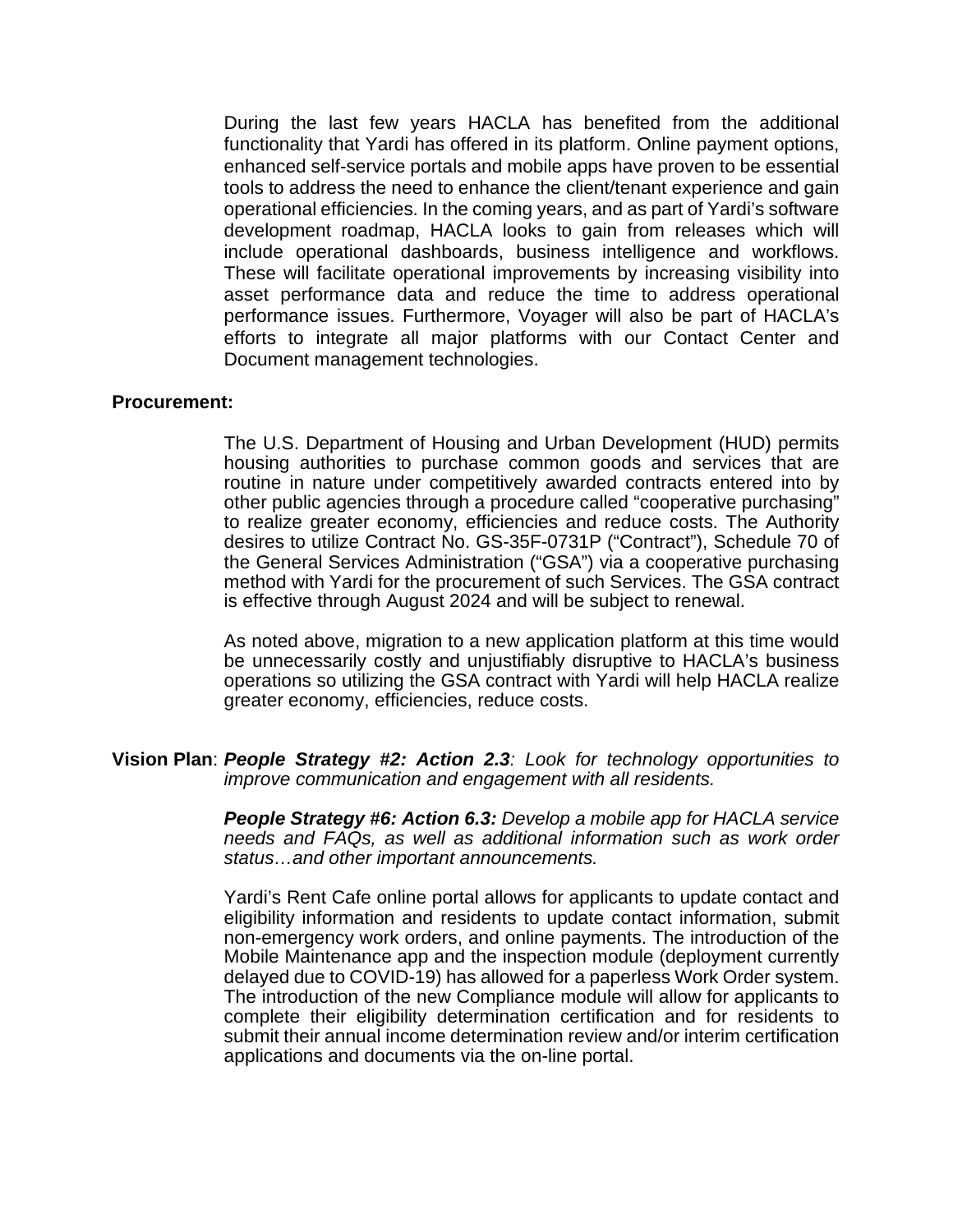*Pathways Strategy #2: Action 2.3*: Develop property management systems to ensure management is consistent, supported, and runs effectively.

With the introduction of the Mobile Maintenance App, paper work orders are now eliminated. Maintenance staff can, via the Mobile Maintenance app, photograph pre and post work completed, close work orders immediately upon completion, enter new work orders on items they see in units or on the property without having to "call" it in. Once implemented, the inspection module will allow for paperless documentation of inspections of units.

Additionally, Voyager provides Managers and Maintenance Supervisors a series of analytic reports that allow them to monitor performance of staff in assigned tasks as well as overall site performance indicators.

*Pathways Strategy #5: Action 5.2*: Conduct evaluation of current Emphasis Elite and Yardi Voyager systems to improve system alignment and integration.

In 2019, S8, AM, HS, Finance and Information Technology Departments completed the evaluation of the feasibility of providing property management and client/tenant focused services with one technology platform. Customer service capability, operational efficiency, ease of use, additional functionality and long-term benefits for HACLA were part of the software and vendor evaluation. The results of the evaluation show that the migration to a single platform would not best address HACLA's operation needs.

Given the current maturity of their software, neither platform, Elite or Voyager, can suitably meet all the needs of HACLA's extensive and multifaceted operations. Both are considered best-of-breed applications for separate lines of business: Elite for Section 8 and Voyager for Property Management, and although both platforms have made inroads in extending their functionalities and offerings to suit all the needs of a single Housing Authority, there is much room for improvement. The development roadmap for both platforms is very promising as more functionality and modules are promised with future upgrades and releases. Thus, the evaluation of both platforms will be a continual process over the coming years taking in consideration the improvements made by either vendor with future releases.

**Pathways Strategy #5: Action 5.4:** Identify and evaluate opportunities to manage and reduce walk-in traffic by digitizing manual, paper-intensive business processes.

Voyager provides applicants and clients additional options to comply with program requirements including submission of documents for rent reexaminations, work order submission and payment options. The new Compliance module will allow applicants and residents to complete eligibility and recertification via an on-line module. Additionally, Yardi also provides the Walk-In Payments (WIPs) system which 41% of residents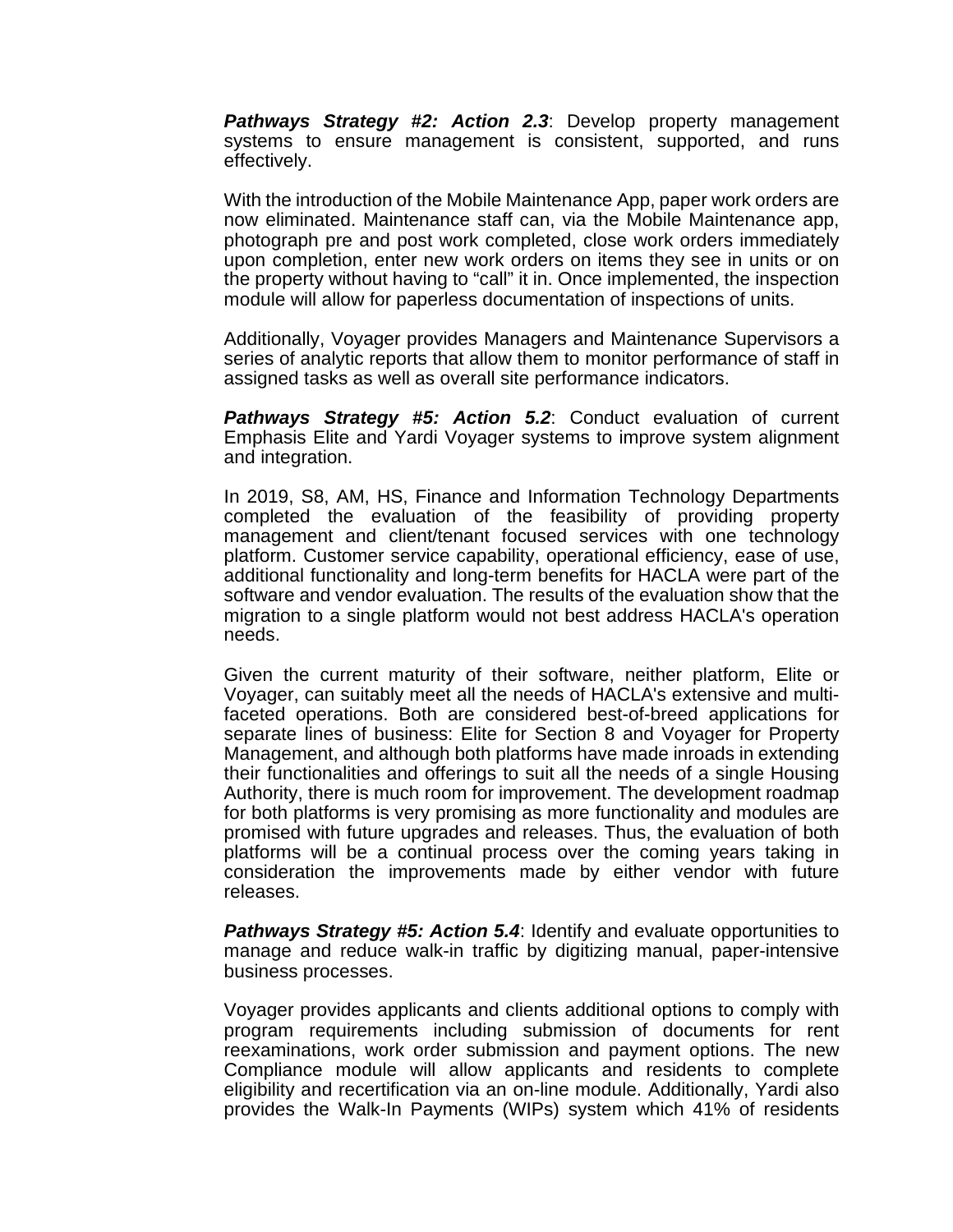utilize monthly to submit rent payments.

*Pathways Strategy #6: Action 6.3*: Improve evaluation tools for individual, department, and programmatic performance measurements.

Voyager provides Managers, Maintenance Supervisors and Housing Services Administration a series of analytic reports that allow them to monitor performance of staff in assigned tasks as well as overall site performance indicators including those related to HUD's Public Housing Assessment System (PHAS).

- **Funding:** The Chief Administrative Officer confirms the following:
- **Source of Funds:** This software will support the operational needs of both the Public Housing and Rent Subsidy portfolios and will be funded through operating revenue from each program.
- **Budget and Program Impact:** Over the 5-year term, total anticipated costs are \$2.6 million, which includes a 5% annual escalator for each service component. As between the two programs, costs are split approximately 55% and 45% between the Public Housing and Rent Subsidy programs respectively. Funds are available and included in HACLA's 2021 operating budget and will be budgeted as needed in subsequent years.

| <b>Services</b>                        | 2021      | 2022      | 2023      | 2024      | 2025      |
|----------------------------------------|-----------|-----------|-----------|-----------|-----------|
| Licensing /<br><b>Base</b><br>Support  | \$360,617 | \$378,648 | \$397,580 | \$417,459 | \$438,332 |
| Payment<br>Fees                        | \$48,000  | \$50,400  | \$52,920  | \$55,566  | \$58,344  |
| Additional<br>licensing<br>and support | \$63,820  | \$66,011  | \$68,311  | \$70,727  | \$73,263  |
| Total                                  | \$472,437 | \$495,059 | \$518,812 | \$543,752 | \$569,941 |

### **Section 3:**

Yardi has been a strong supporter of HACLA's Section 3 Program since 2016. To date, they have contributed tens of thousands of dollars toward the Section 3 Fund, and most recently, donated \$6,000 for the 2020 KPI (now "Build Hope, Inc.") Scholarship Awards. Yardi will continue its commitment to the Section 3 Program and has agreed to continue providing Section 3 Fund contributions in accordance with Housing Authority's Section 3 Guide and Compliance Plan.

Hiring, subcontracting and other economic opportunities for Section 3 Residents and Businesses are not feasible because of the nature of the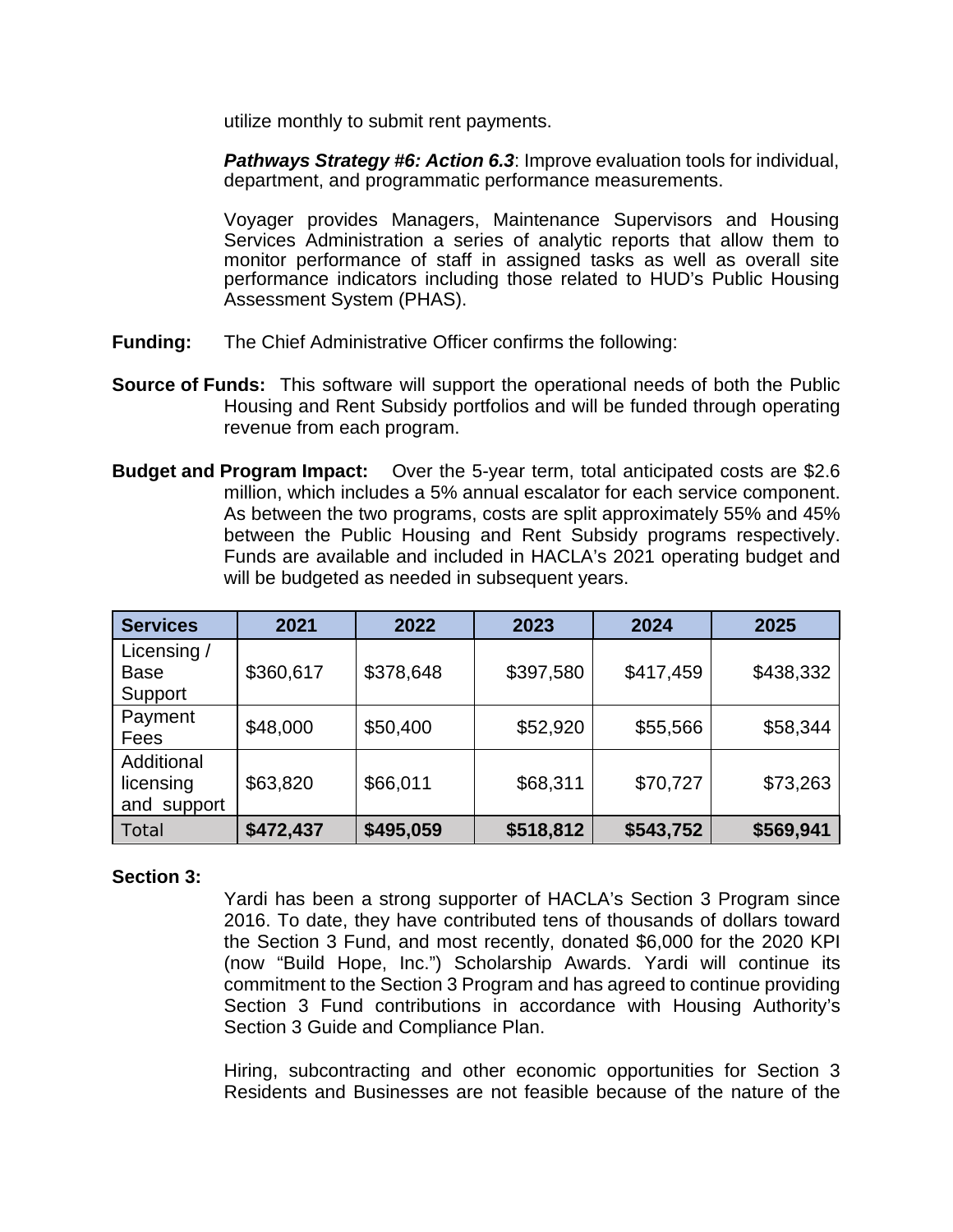work, geographic location and other factors. Yardi's contribution to the Section 3 Fund will be used to generate economic opportunities for Section 3 Residents.

**Attachment:** Resolution